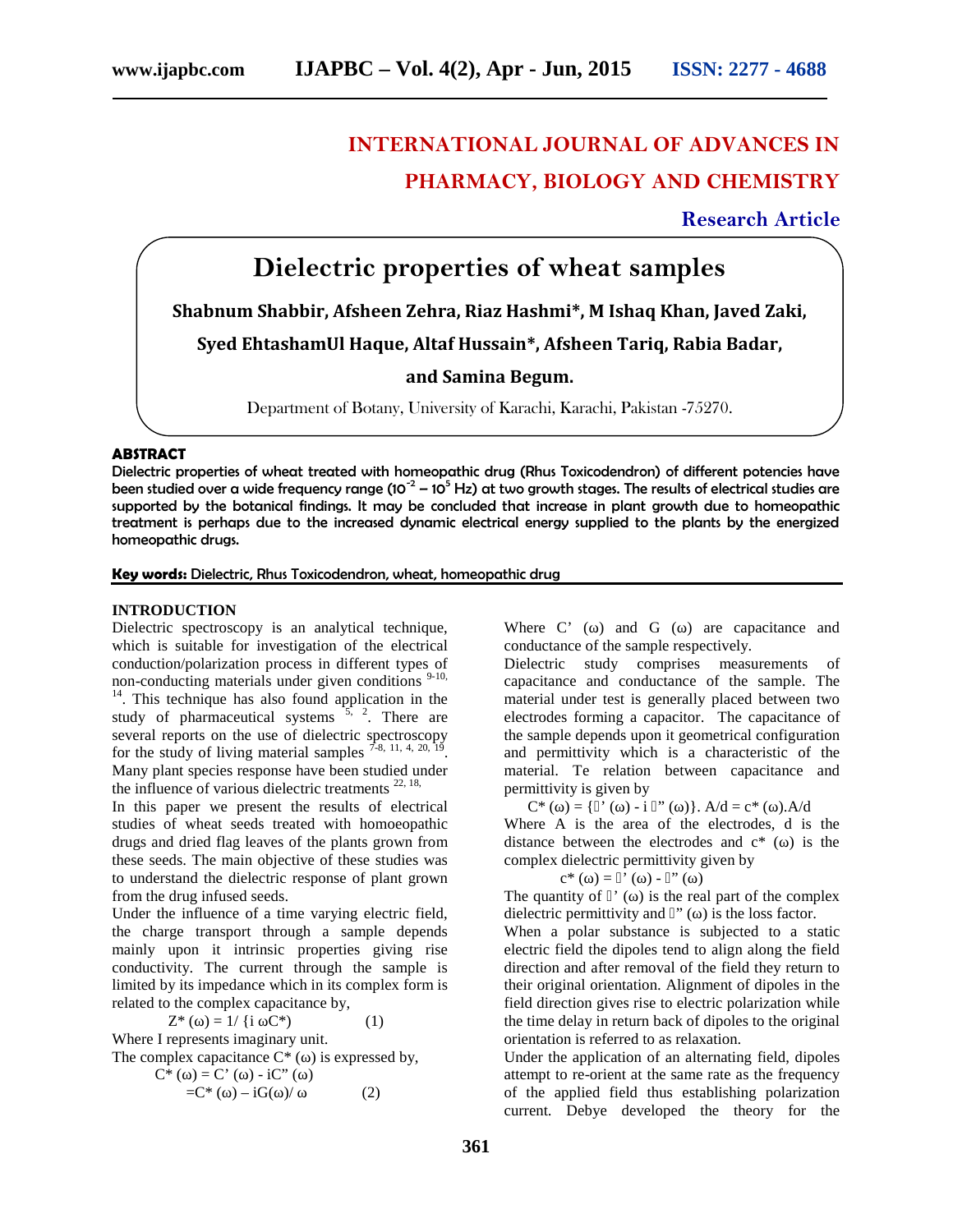polarization process in pure materials <sup>6</sup>. Although, the Debye theory formed the basis of microscopic understanding of relaxation process in dielectric materials, the response of very few materials can be described by Debye law. In contrast with the Debye law, the observed dielectric response of most solid materials can best be described by two laws depending on the polarization mechanism  $^{12, 16}$ .

1) The dielectric response of polar materials is characterized by two fractional power laws corresponding to high and low frequency<sup>16</sup>. .

$$
C^* (\ ) = \{ C' (\ ) - C_{\inf} \} \{ \cot (n / 2) \}^{\text{(n-1)}}; \ > > \ _{p}
$$
  

$$
C^* (\ ) \qquad {}^m \& C' (\ ) = \text{constant}; \ > > \ _{p}
$$
  

$$
(4-a)
$$
  

$$
(4-b)
$$

Both exponents m and n lie between 0& 1.

2) The behavior of carrier dominated systems at high frequencies is similar to that of dipolar ones with  $n=n_1$  close to unity. The low frequency behavior below some critical frequency  $\epsilon$  shows a strong dispersion following a second power law of the same form but with a much smaller value of the exponents  $n = n_2$  close to zero. Such a behavior is regarded as low frequency dispersion  $<sup>1</sup>$ .</sup>

### **MATERIALS AND METHODS**

Effect of homoeopathic medicine on wheat was studies at two different stages i.e. dried seeds treated with different potencies of homoeopathic medicine Rhus Toxicodendron and dried leaf of the plants grown from the treated seeds.

Alcoholic solutions of four potencies 6, 30, 200 and 1000 of Rhus Toxicodendron (Willmar Schwabe, Germany) were prepared by mixing 0.5ml of the remedies in 100 ml of distilled water. Thirty surface sterilized seeds of wheat (*Triticum aestivum* cv. Chakwal-86) were soaked in each solution. After three hours of soaking, the seeds were air dried and used for dielectric studies. One sample termed as control was prepared by soaking the seeds into a solution of 0.5ml ethanol and 100ml distilled water for comparison with other measured results.

The treated seeds were sown in the fields of Department of Botany, University of Karachi, with 30cm drill distance and five replicated rows with ten plants per row. The plants were divided into categories according to the given potency. Each plant in each category received treatment of 10ml solution of the respective potency through roots after every thirty days of growth for a total growing period of 100 days. Plants were then uprooted and the total shoot length was measured. Fully expanded flag leaves from such 10 different plants were dried in a muffle furnace at  $80^{\circ}$ C for half an hour, chopped into small pieces and used for dielectric studies.

For both types of samples a self designed hollow cylinder of Teflon, at each of which electrode in the form of metallic gauze can be inserted, as shown in fig 1, was used as sample holder. The leaves were encapsulated in the cylinder and the electrodes were inserted gently at the ends with no extra pressure applied so that any effect arising due to pressure may be minimized. To connect the sample with the measuring system, two thin wires with BNC plugs and that of the thin wire was matched with that of the internal impedance of the measuring equipment.

The frequency response was measured on a fully computerized dielectric spectrometer consisting of a solution 1255 frequency response analyses (FRA), a Chelsea dielectric interface, an Opus computer, a DXY 800 plotter and an Epson LQ-500 printer. A block diagram of the measuring technique is shown in fig 2. Using this system, the dielectric properties of any material can be investigated in the frequency range from  $10^{-4}$  to  $10^{7}$  HZ provided the loss tangent tan lies between  $10^{-3}$  and  $10^{3}$ . All the measurements were made with 0.1V ohms and zero DC bias.

## **RESULT AND DISCUSSION**

Frequency dependent dielectric response of dried wheat seeds treated with different potencies of Rhus Toxicodendron is shown in figure 3.The real and imaginary components of the complex capacitance  $C'$ ( $\cdot$ ) and  $C''$ ( $\cdot$ ) are plotted on common axes and to avoid overlapping, individual set is displaced vertically by two divisions i.e. by two decades. Response of untreated sample (control) is also shown for comparison. It can be seen that the response of all samples, with the exception of  $C_{1000}$ , are qualitatively similar, and becomes strongly frequency dependent at low frequencies. For analysis the entire response can be divided into three regions depending upon frequency. An almost flat  $C$  ( $\cdot$ ) at high frequencies, an overlapped region at intermediate frequencies where C' and C'' overlap each other, and finally a dispersive region below 1HZ. The transition from one region to another occurs almost at same frequency for all samples. For  $C_{1000}$  sample the flat C' (ω) extends to relatively much lower frequencies and the overlapping region occurs at quite low frequencies.

For dried flag leaf samples, dependence of the complex capacitance on frequency is shown in figure 4, on logarithmic scale. Both  $C'$  () and  $C''$  () are plotted on common axes and individual set of data is displaced vertically by two decades for clarity. From these plots it is clearly evident that the response corresponding to all potencies comprises of two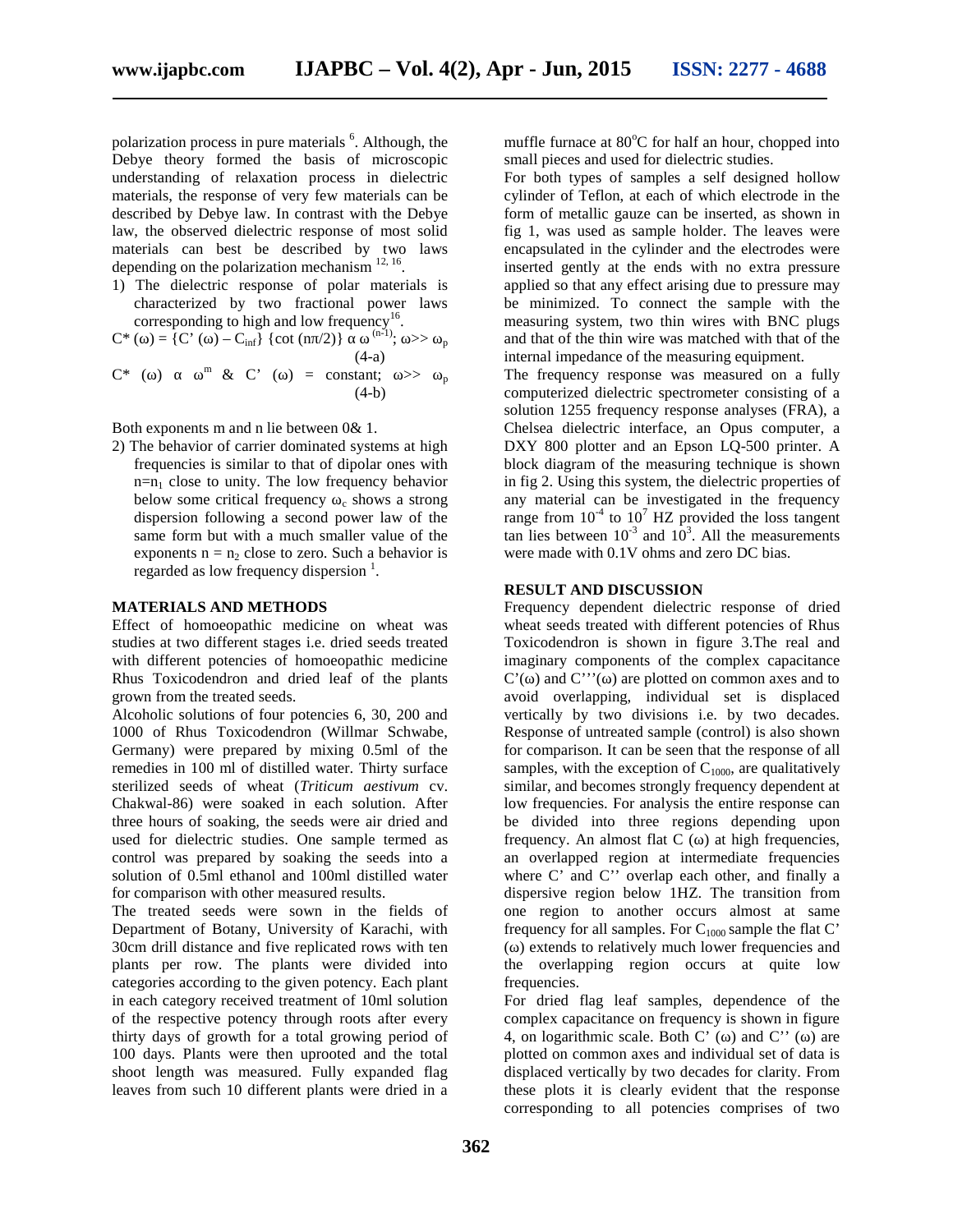regions: an overlapped region 1KHZ, in which both  $C'$  () and  $C''$  () are almost parallel. However, the  $C'$  () curves for all samples are almost parallel to each other which indicate s that the transport mechanism is not affected by the change in potency of the medicine, only the rate of process is changes. For clarification of this view, the individual plots are normalized and shown in figure 5, where the data presented in figure 4, are replotted to obtain a master curve by translating the individual set of data along the horizontal axis until the best overlap over the maximum frequency range is obtained. The loci of a reference point denoted (**.**) are also marked in figure 5, which show the relative shift of the individual set of data. A simple horizontal shift of the reference point suggests that the increase in potency of the medicine only varies the rate of change transports in the sample. As the potency increases from zero (untreated) to  $C_{1000}$  the reference point shifts towards low frequencies except for  $C_{200}$  for which the reference point shifts toward high frequency. This implies that an increase in potency reduces the rate of conduction process, except for  $C_{200}$  for which it becomes faster. Variation in conduction with increasing potency is also clear from table 1 where the conductance of both types of samples i.e. seeds and crushed dried leaves are reproduced at decade of frequencies. It is quite obvious from the table that for seed samples the conductance first increases with the increase in potency and then above a certain potency it shows a decrease whereas, for leaf samples a continuous rise with relatively lower rate of increase at higher potencies, is observed except for  $C_{200}$  which exhibits a dip. This periodic nature in the behavior is one of the important characteristic of homoeopathic drugs  $17, 3, 13$ .

A comparison of figure 3 and 4 shows that at high frequencies the constancy in  $C'$  ( $\cdot$ ) is no longer present in figure 4. An overlap region in the intermediate frequency range followed by a dispersive region in figure 3 is similar to the response of figure 4 and suggests that the overall response of leaf samples has shifted to high frequency region.

The capacitance plots for both types of samples consist of more than one region. Presence of more than one region in  $C^*$ ( $\cdot$ ) plots indicates that there are more than one process. To obtain further information, the capacitance data is transformed into complex impedence plots i.e. Z\*- plots. Impedance plots corresponding to figure 3 and 4 are given in figure 6 and 7 respectively. It can be seen that Z-plots of all seed samples are composed of two/three distinct parts. At high frequencies an inclined straight line appears which gradually turns downwards and eventually becomes a skewed semicircle at low

frequencies. The turning in the straight line gives indication about the commencement of second part characterized by a nearly semi-circular component. The semicircle does not interest the real axis and continues to rise even at much lower frequencies.

The complex Z-plots for all leaf samples, shown in figure 7, consist of two components. At high frequencies the data falls on a distorted skewed semi circle is followed by a circular arc of relatively large radius at low frequencies. This implies that there are two elements in series with each other. In Z-plane, an inclined line corresponds to a dispersive capacitor and skewed semi-circle corresponds to a dispersive capacitor  $C_n$  in parallel with a resistor R, respectively. The diameter of the semicircle gives the values of the resistance and the angle of skewness is a measure of the amount of dispersion in the capacitor. Numerically, the value of capacitive element can be obtained from the peak frequency  $f_p$  of the semicircle by the relation Cp =  $1/$  {2 f<sub>p</sub>R. Table II gives the parameters calculated from impedance plots. The values of resistance and capacitance are calculated at peak frequency from the impedance plots.

To analyze the impedance plots for leaf samples, we propose an equivalent circuit comprising of two parallel combinations in series that each combination consists of a capacitor in parallel with a resistor. An arrangement of these circuit elements is shown in figure 8(a). These parallel combinations suggests two frequency dependent physical processes, bulkinterfacial, existing in series with each other. Generally, at high frequencies the parallel combination of a weakly dispersive capacitor  $C_{n1}$  and a high resistance  $R_1$  is attributes to the contribution from the bulk of the sample whereas, at low frequencies the parallel combination of a strongly dispersive capacitor  $C_{n2}$  and a small resistance  $R_2$ corresponds to interfacial or electrode effect. The increase in conductance with potency may arise due to the accumulation of charge near the electrode surface thus producing a layer which obstructs the flow of charge. Increase in potency enhances the blocking effect thus forming a capacitor like situation. Since the layer formed is not sufficiently thick, as an appreciable amount of charge carries can still pass through, thus a conduction element can be associated with a blocking element. A parallel combination of  $C_{n2}$  and  $R_2$  may therefore be described by the suggested behavior at the electrodes. Similarly, the proposed equivalent circuit for seed samples is shown in figure 8(b). Here the relatively weakly dispersive capacitor  $C_{n3}$  represents the bulk response of the sample whereas, the parallel combination of  $C_{n4}$  and  $R_4$  may account for the graingrain contact at the surface. A slight change in the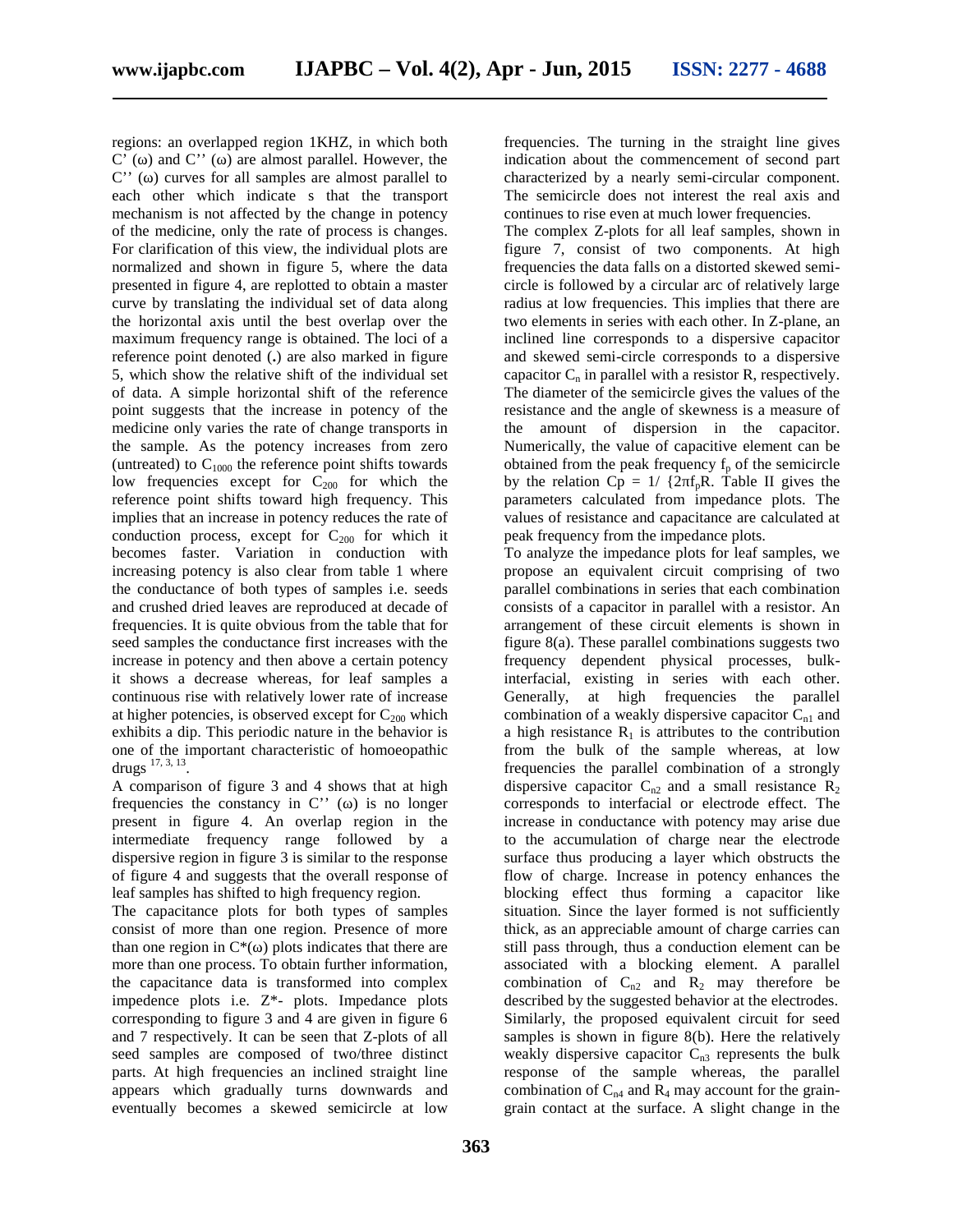resistance and capacitance values is observed. Similar behavior has been reported in case of fresh leaves (5).

#### **CONCLUSION**

Homoeopathic medicine Rhus Toxicodendron Significantly affects the electrical properties of wheat seeds. These effects are also transferred to the plants grown from the same seeds. The variation in the potencies of Rhus Toxicodendron affects the rate of charge transport while the transport mechanism remains same. Our results are consistent with the growth studies of vegetative and reproductive parts of the plants as shown in figure 9. In this figure comparative studies of shoot length and dry weight of ear are presented in the form of bar graph. It is evident from figure 9, that both the agricultural parameters increase with the increase in potency of the drug except for sample treated with  $C_{200}$ , where both parameters show a decrease.

Figure 10 is the photograph of the plants grown from wheat seeds treated with the drug taken after 100 days of growth. This photograph also supports the above discussion. Since, the metallic electrodes were placed at the two opposite faces of the sample so it implies that the bulk of the samples make a major contribution to the response which is further supported by the corresponding complex impedance plots. The natures of energy in homeopathic drugs are dynamic and this dynamic penetrates into every cell, every particle and even the atoms of the living cells  $22$ . Thus, it is quite evident from the results of the present study that increase in plant growth due to homeopathic treatment is perhaps due to the increased dynamic energy supplied to the plants by the potentized homeopathic drug. As shown by fig 4. The  $C''$ ( )=G/ does not follow a slop[e of exactly -1 manifesting that the charge transport is not a simple D.C conduction in which the conductance does not show any frequency dependence while C" () varies inversely with frequency.

The leaf samples, fig 4, show stronger low frequency dispersion compared with seed samples. Fig 3, pointing towards the influence of drugs. Magnitude of  $C'$  () and  $C''$  () also show a considerable increase of about six decades. Variation of conductance with frequency, for both types of samples is also shown in table 1.



**Fig 1. Design of sample holder**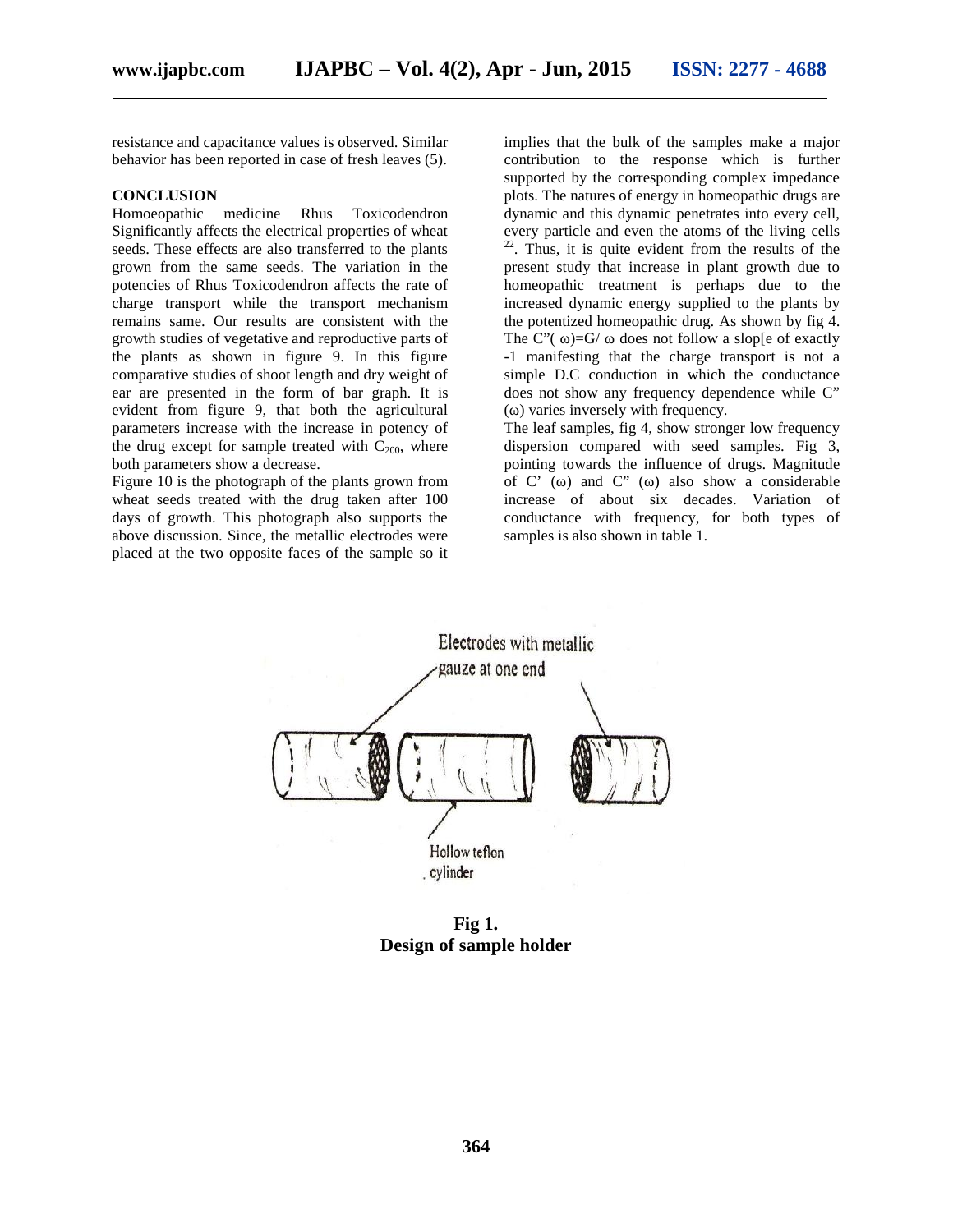

**Fig 2. Block diagram of the frequency domain measuring system**



Frequency dependence of C' ( $\ )$  and C" ( $\ )$  for Wheat seeds treated with different **potencies of Rhus Toxicodendron**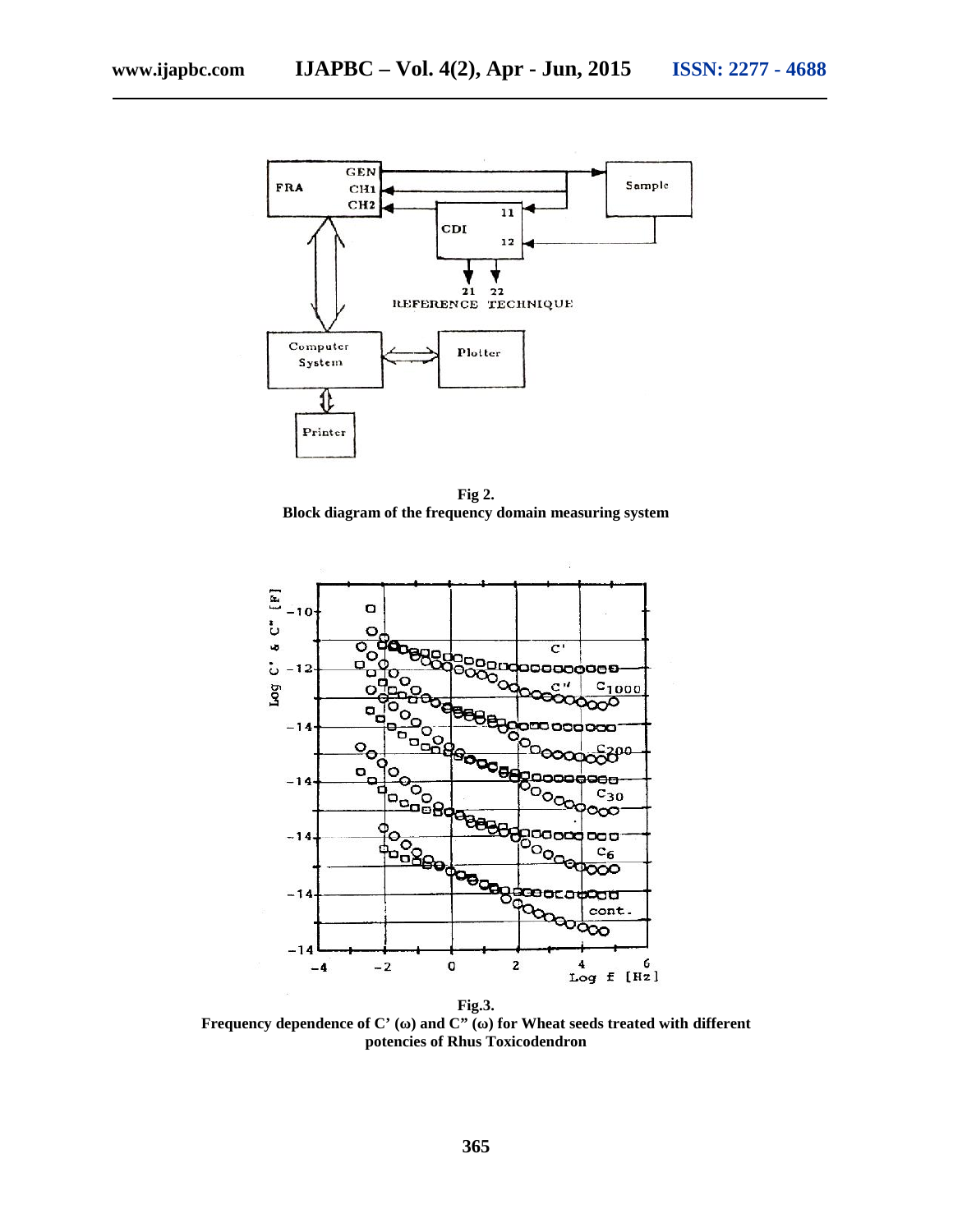

**Variation of complex capacitance with frequency for dried flag leaf samples grown from wheat seeds treated with Rhus Toxicodendron**



**Fig.5. Normalized plot of data presented in figure 4**

**366**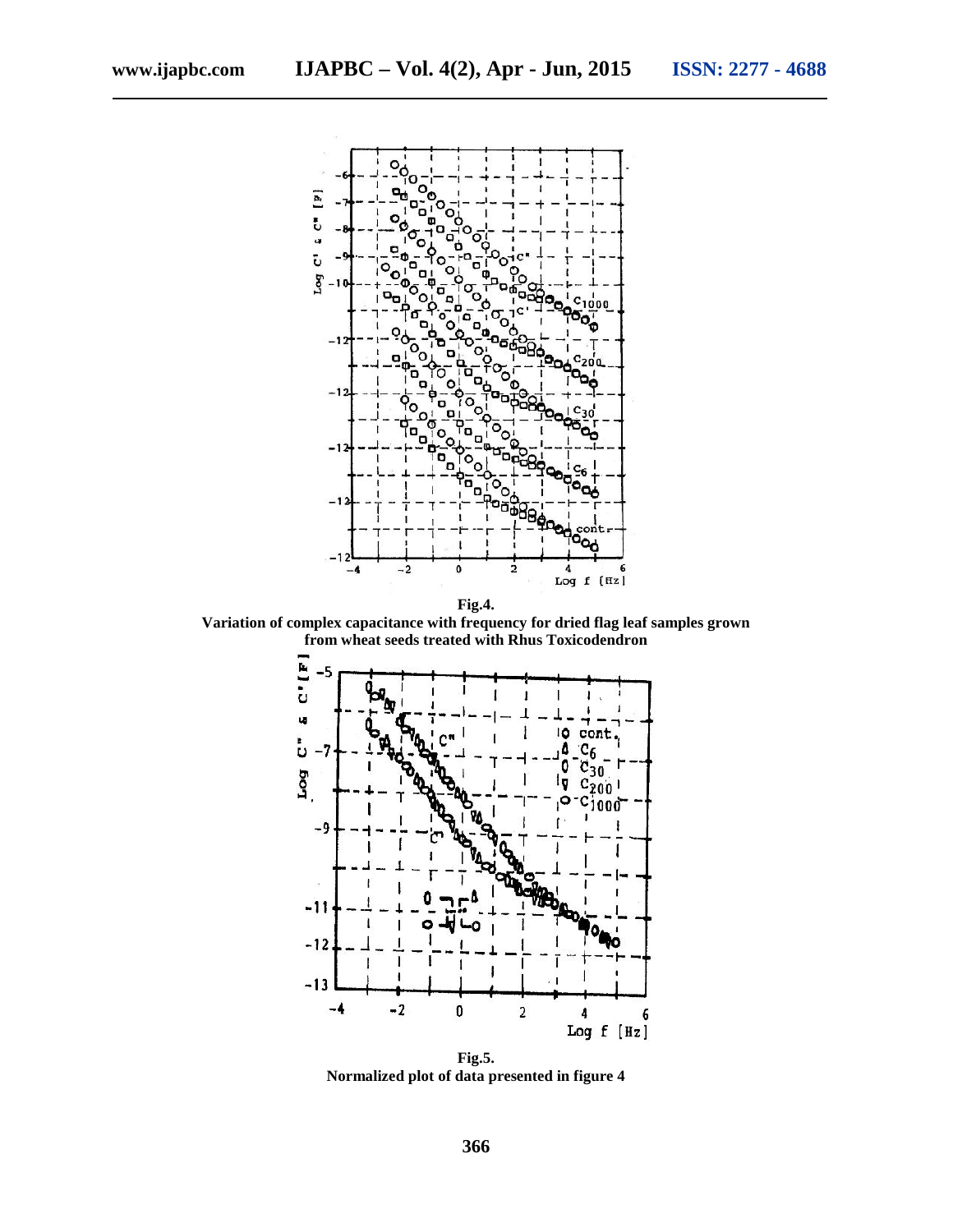

**High frequency region of impudence plots corresponding to data of Figure 3. filled symbols represent points at decade frequencies.**



**Low frequency region of the same plots. Two different scales are used for low and high frequencies data better resolution**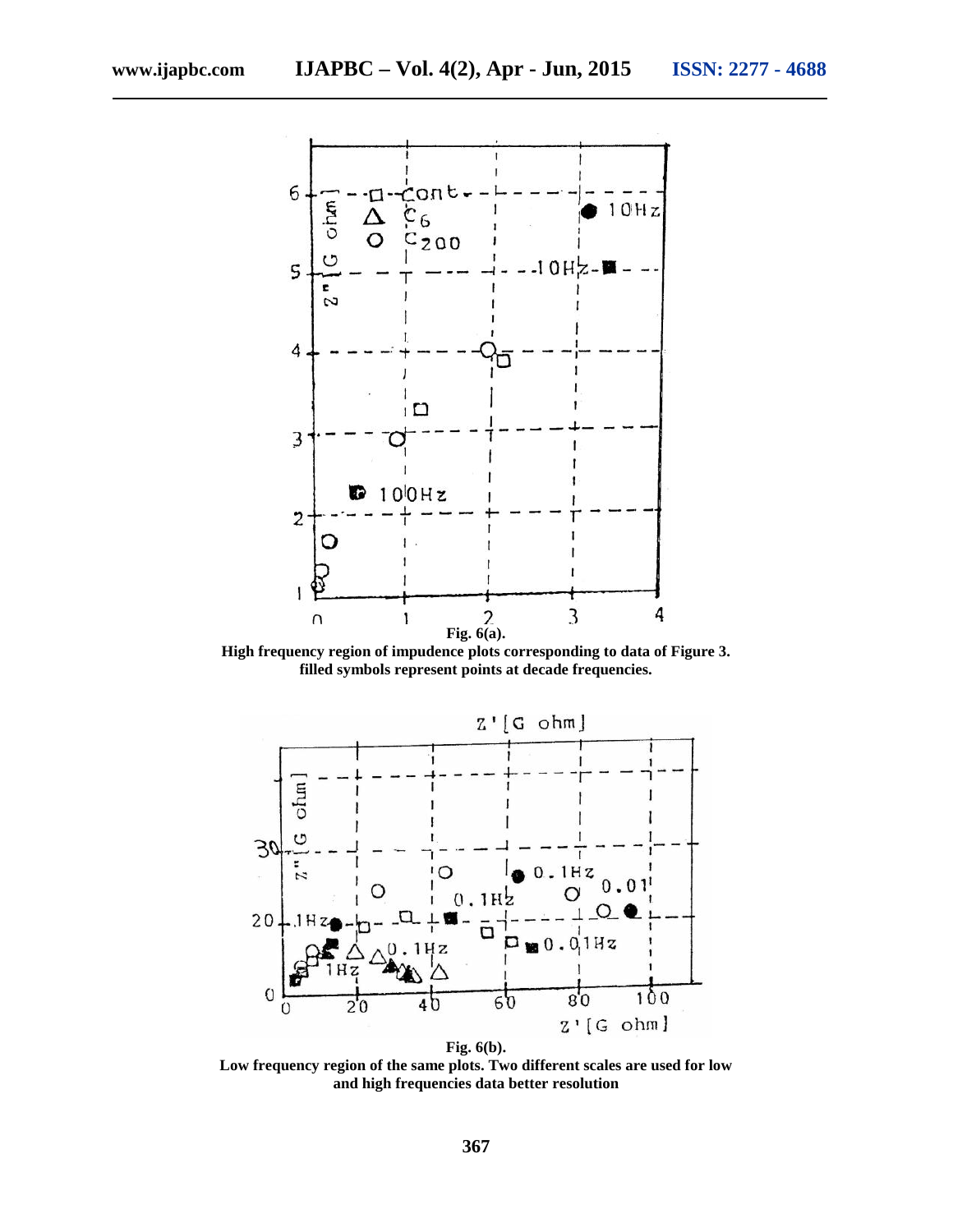

**Impedence plots for dried flag leaf samples (data of figure 4)**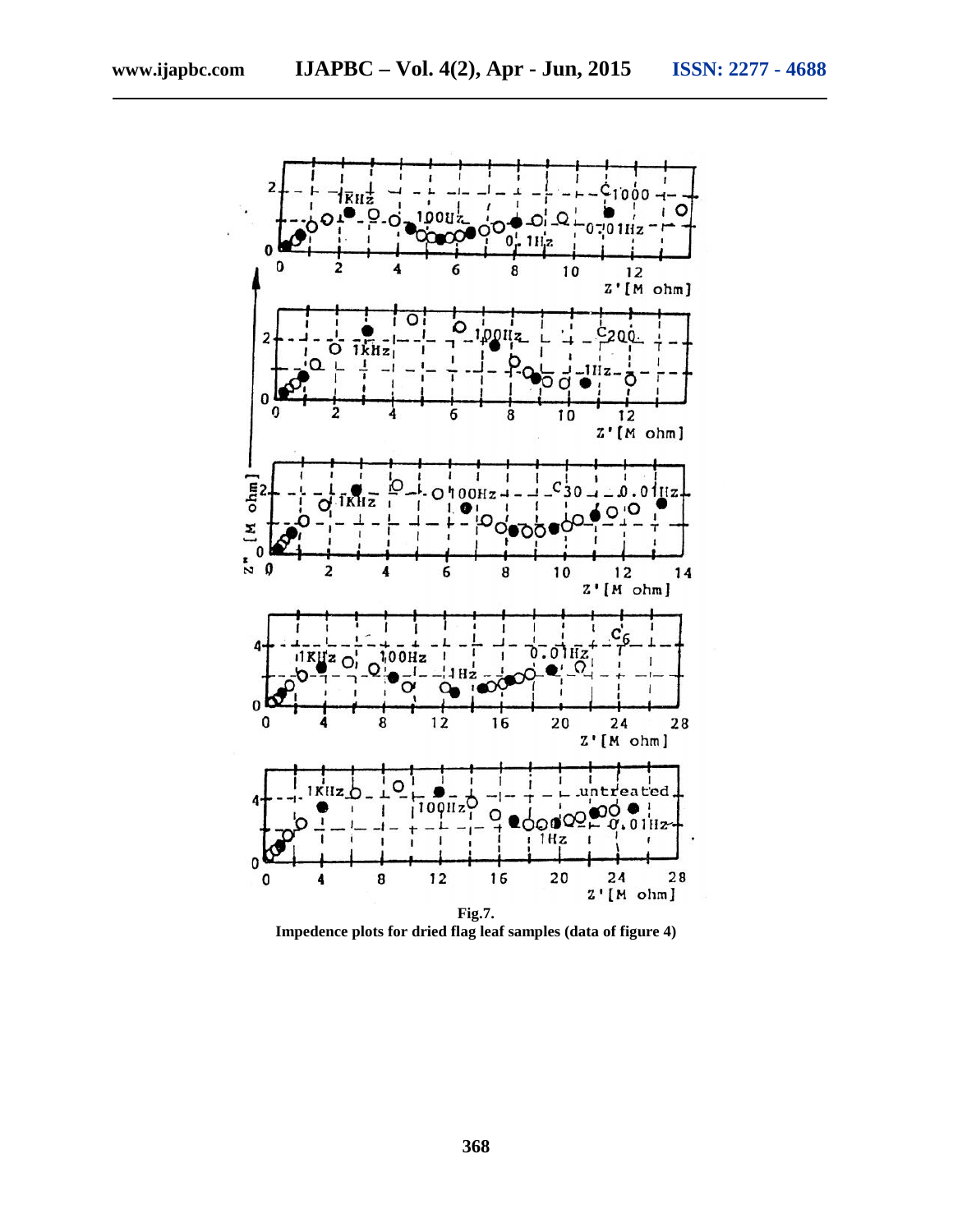

**Proposed equivalent circuits for (a). Dried flag leaf samples (b) Dried seed samples**



**Effect of Rhus Toxicodendron potencies on the shoot dry weight and ear length of wheat (***Triticum aestivum* **cv Chakwal-86) after 100 days of growth in the field**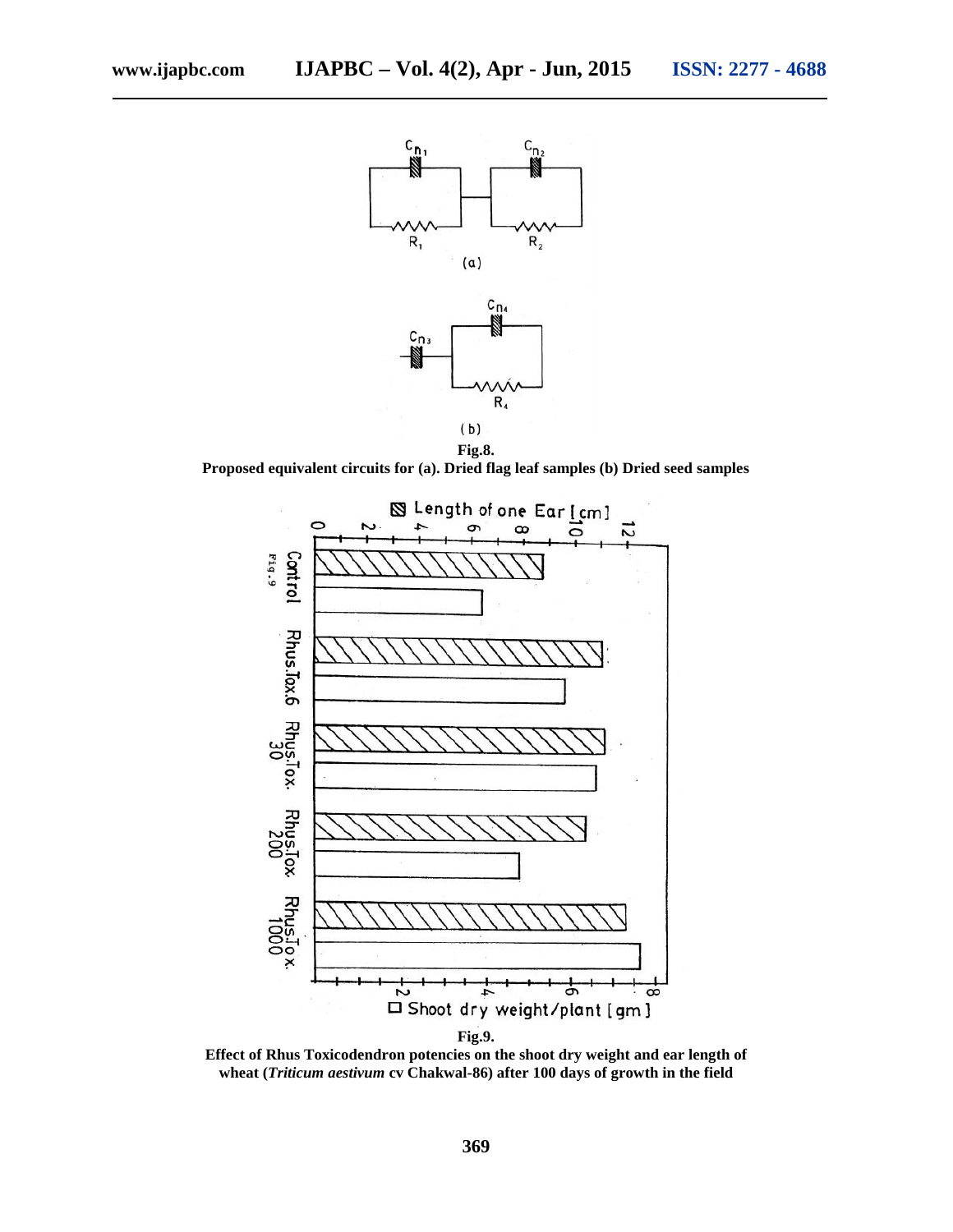

**Fig. 10.**

**Effect of Rhus Toxicodendron potencies on the growth of above ground parts of** *Triticum aestivum* **cv Chakwal-86 after b100 days of growth under natural conditions**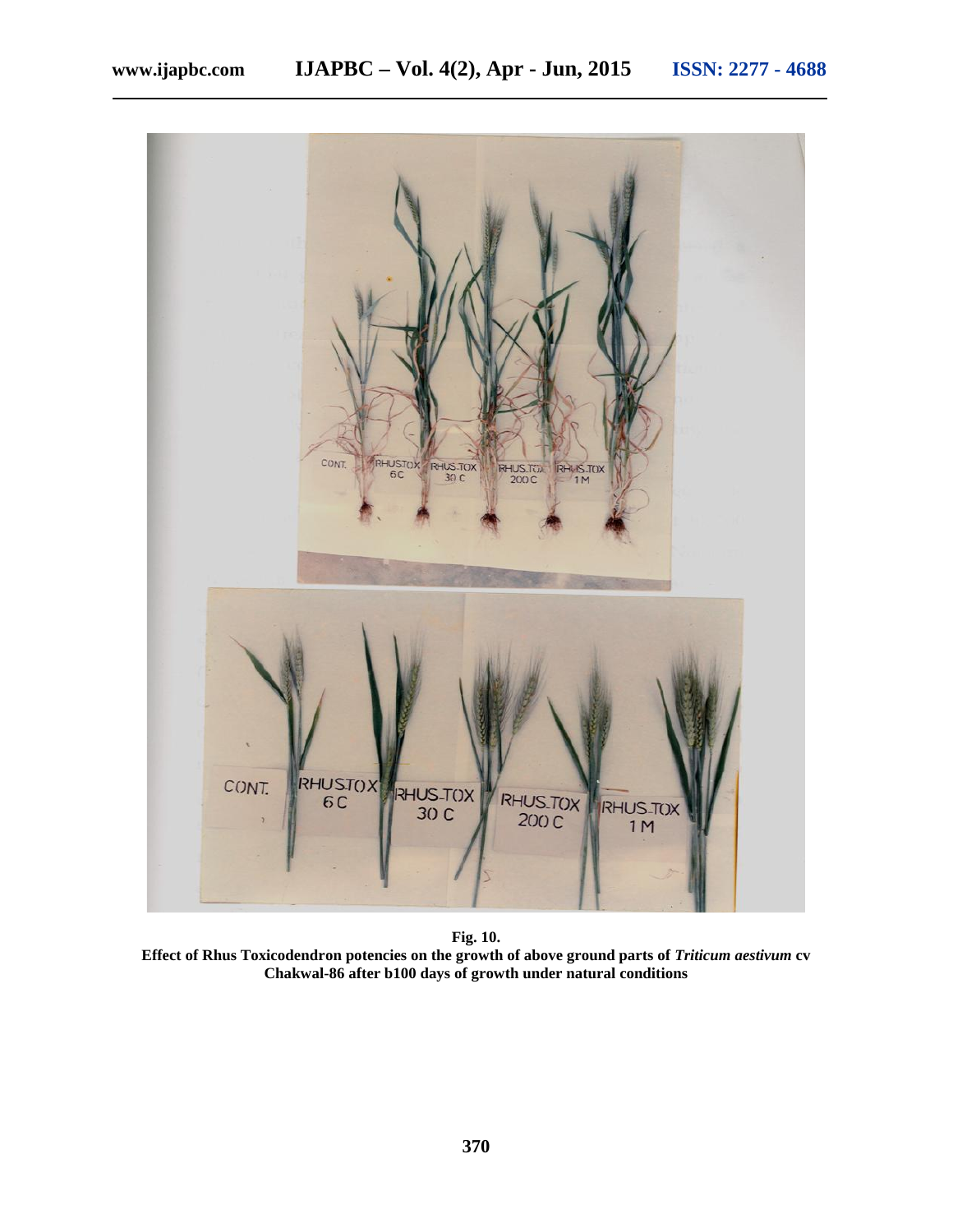| Conquetance (milo) |              |                           |                 |                  |              |  |
|--------------------|--------------|---------------------------|-----------------|------------------|--------------|--|
| Frequencies        | Potencies    |                           |                 |                  |              |  |
|                    | control      | C <sub>6</sub>            | C <sub>30</sub> | C <sub>200</sub> | C 1000       |  |
|                    | Seed Samples |                           |                 |                  |              |  |
| $10$ kHz           | $3.28E - 9$  | 4.37E-9                   | $6.24E - 9$     | 4.41E-9          | $3.65E - 9$  |  |
| 1 kHz              | $7.62E - 10$ | $1.17E - 9$               | $1.62E - 9$     | $5.72E - 10$     | $6.02E - 10$ |  |
| 100 Hz             | 2.69E-10     | 5.08E-10                  | 7.45E-10        | $2.63E - 10$     | $1.32E - 10$ |  |
| 10 <sub>Hz</sub>   | $1.23E - 10$ | $1.40E - 10$              | $2.55E - 10$    | 9.92E-11         | 3084E-11     |  |
| 1 Hz               | 3.58E-11     | 4.44E-11                  | $1.08E - 10$    | 2.53E-11         | 7.65E-12     |  |
| $0.1$ Hz           | 1.83E-11     | 3.17E-11                  | 8.17E-11        | 1.25E-11         | 1.76E-12     |  |
|                    |              | <b>Dried Leaf Samples</b> |                 |                  |              |  |
| $10$ kHz           | 4.43E-7      | $5.02E - 7$               | $6.71E - 7$     | 5.70 E-7         | 8.05 E-7     |  |
| 1 kHz              | 1.38E-7      | $1.74E - 7$               | $2.24E - 7$     | $2.03 E - 7$     | $3.21 E - 7$ |  |
| 100 Hz             | $7.31E - 8$  | $1.08E - 7$               | 1.42E-7         | $1.25 E - 7$     | $1.26E - 7$  |  |
| 10 Hz              | 5.75E-8      | 7.70E-8                   | 1.19E-7         | $1.12 E - 7$     | 1.81 E-7     |  |
| 1 Hz               | 4.97E-8      | $6.72E - 8$               | $1.03E - 7$     | $1.06E - 7$      | $1.51 E-7$   |  |
| $0.1$ Hz           | 4.38E-8      | 5.98E-8                   | $8.94E - 8$     | $1.03 E - 7$     | $1.22 E - 7$ |  |

**Table 1 Conductance (mho)**

**Table II Parameters from impedence plots**

| I al ameters if our impedence plots |                    |              |                  |  |  |  |  |
|-------------------------------------|--------------------|--------------|------------------|--|--|--|--|
| Potencies                           | $R_2$ (ohm)        | $C_{n2}$ (F) | $f_{\rm p}$ (Hz) |  |  |  |  |
|                                     |                    | Seed Samples |                  |  |  |  |  |
| Cont                                | 8.00 E-10          | 4.20 E-11    | 4.64 E-2         |  |  |  |  |
| C <sub>6</sub>                      | 3.12 E-10          | 1.19 E-11    | $4.26 E-1$       |  |  |  |  |
| C <sub>30</sub>                     | $1.60 E-10$        | 1.21 E-10    | 7.32 E-2         |  |  |  |  |
| C <sub>200</sub>                    | 1.12 E-11          | 2.14 E-11    | 6.65 E-2         |  |  |  |  |
| C 1000                              | 1.44 E-12          | 1.88 E-11    | 5.87 E-3         |  |  |  |  |
|                                     | Dried Leaf samples |              |                  |  |  |  |  |
|                                     | $R_4$ (ohm)        | $C_{n4}$ (F) | $f_{\rm p}$ (Hz) |  |  |  |  |
| Cont                                | 22.0 E-6           | 3.36 E-10    | $2.15 E-0$       |  |  |  |  |
| C <sub>6</sub>                      | 14.0 E-6           | 2.45 E-10    | $4.64 E-1$       |  |  |  |  |
| C <sub>30</sub>                     | 9.20 E-6           | 1.14 E-10    | 1.52 E-2         |  |  |  |  |
| C <sub>200</sub>                    | 11.0 E-6           | 1.76 E-10    | 8.21 E-1         |  |  |  |  |
| C 1000                              | 7.00 E-6           | 4.920 E-10   | $4.64 E-1$       |  |  |  |  |